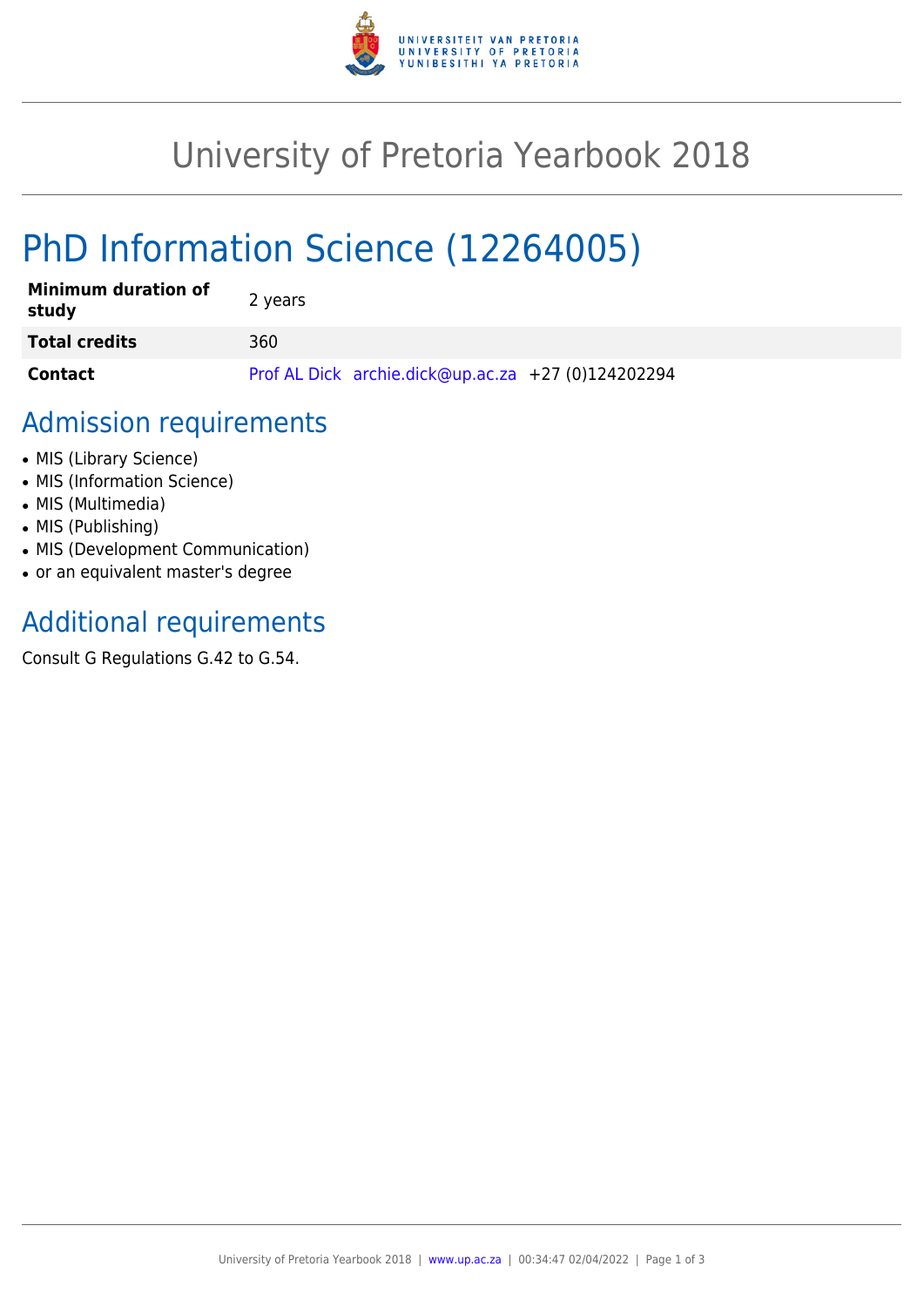

## Curriculum: Year 1

**Minimum credits: 360**

#### **Core modules**

#### **Thesis: Information science 990 (INL 990)**

| <b>Module credits</b>         | 360.00                                     |
|-------------------------------|--------------------------------------------|
| <b>Prerequisites</b>          | No prerequisites.                          |
| Language of tuition           | Separate classes for Afrikaans and English |
| <b>Department</b>             | <b>Information Science</b>                 |
| <b>Period of presentation</b> | Year                                       |